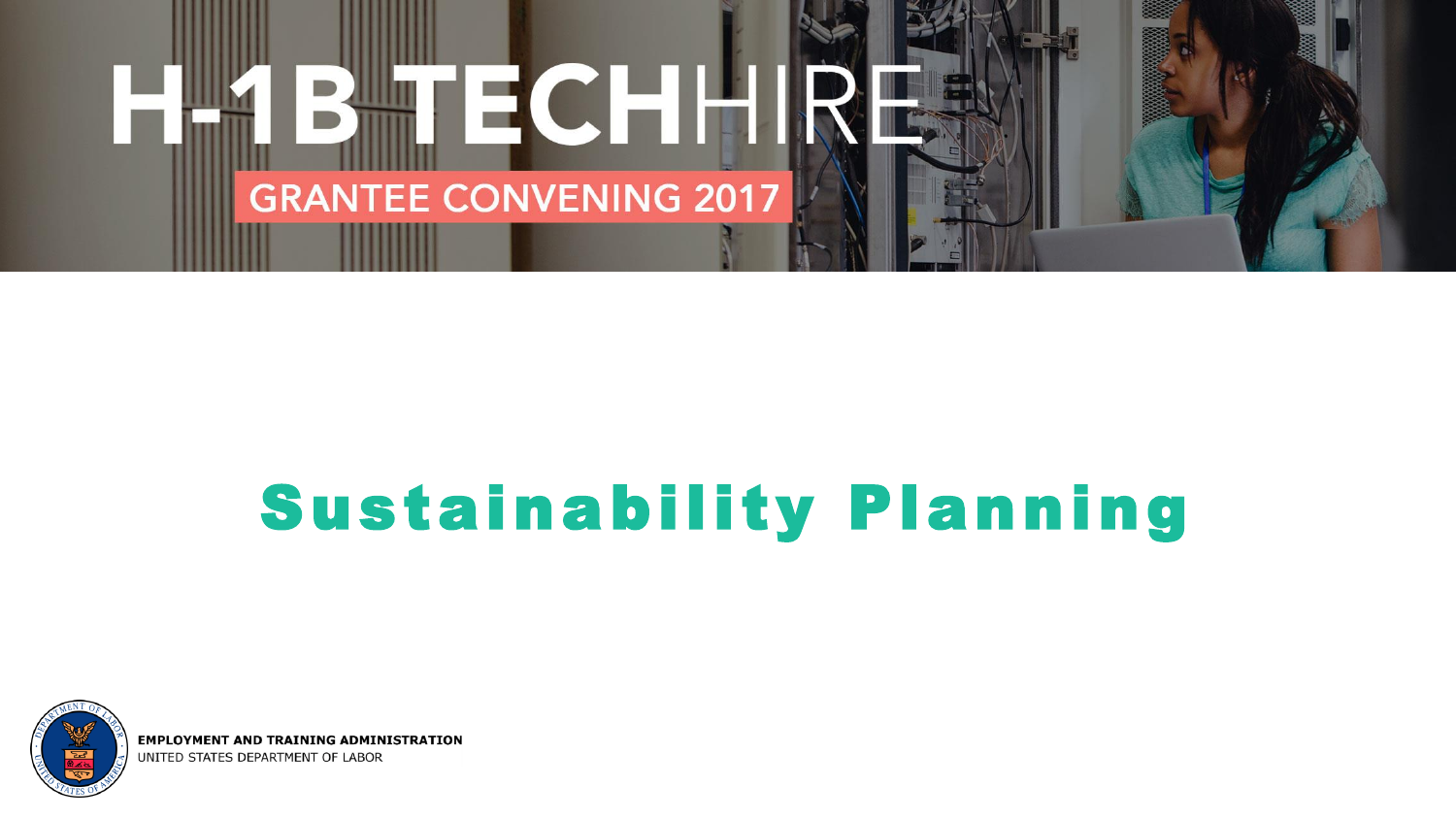### **Today's Speakers**

### **Courtney Barthle, Principal, ICF**



Meeting the Needs of TechHire Target Populations: Planning and Budgeting for Supportive Services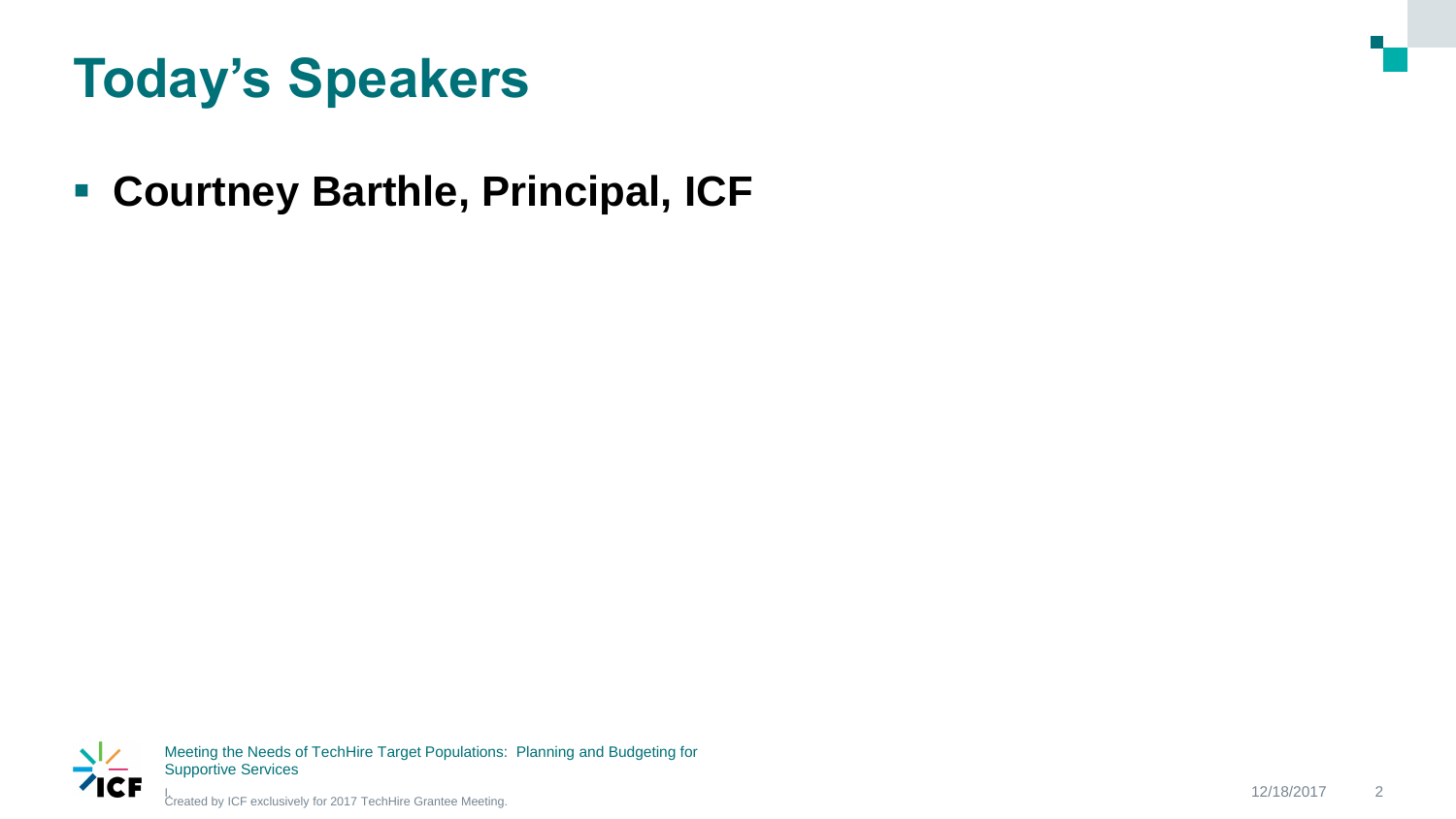### **Session Objectives**

- **Understand what sustainability means to programs, projects and participants**
- **Define key elements of sustainability planning**
- **Understand why it is important to plan for sustainability** *now*
- **Begin (or refine) sustainability planning**



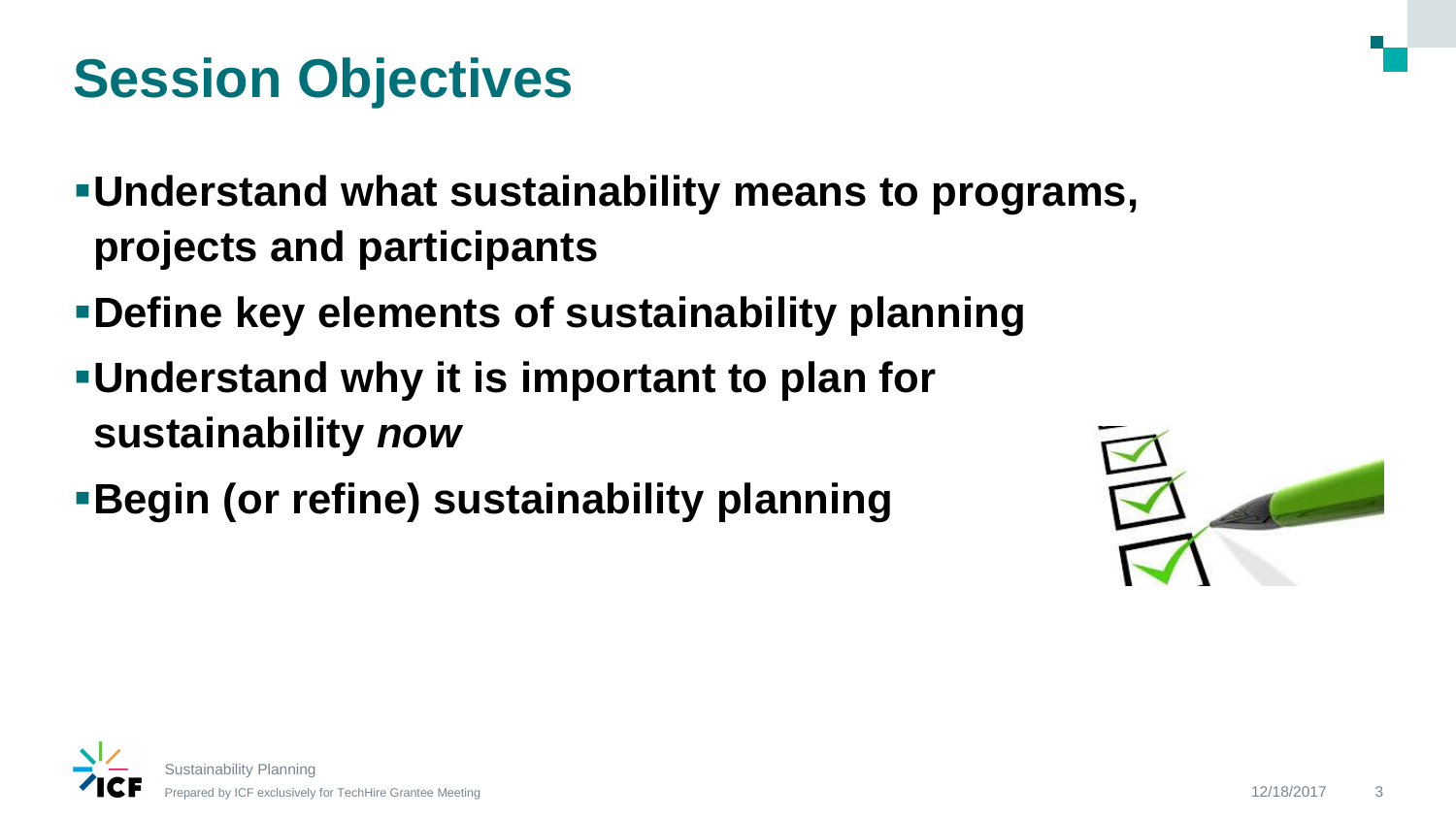### **Presentation Roadmap**



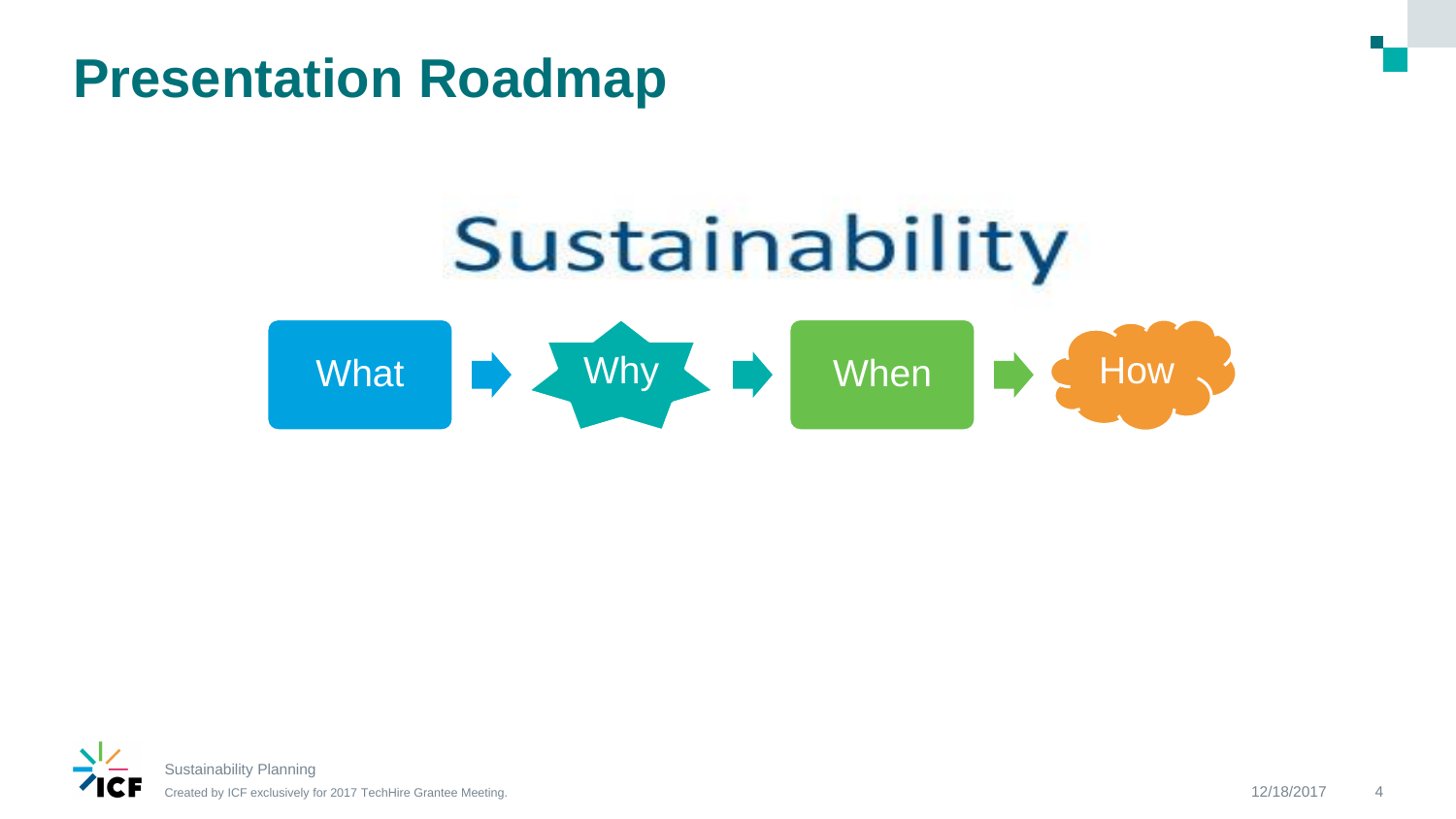### **Key Factor: What?**







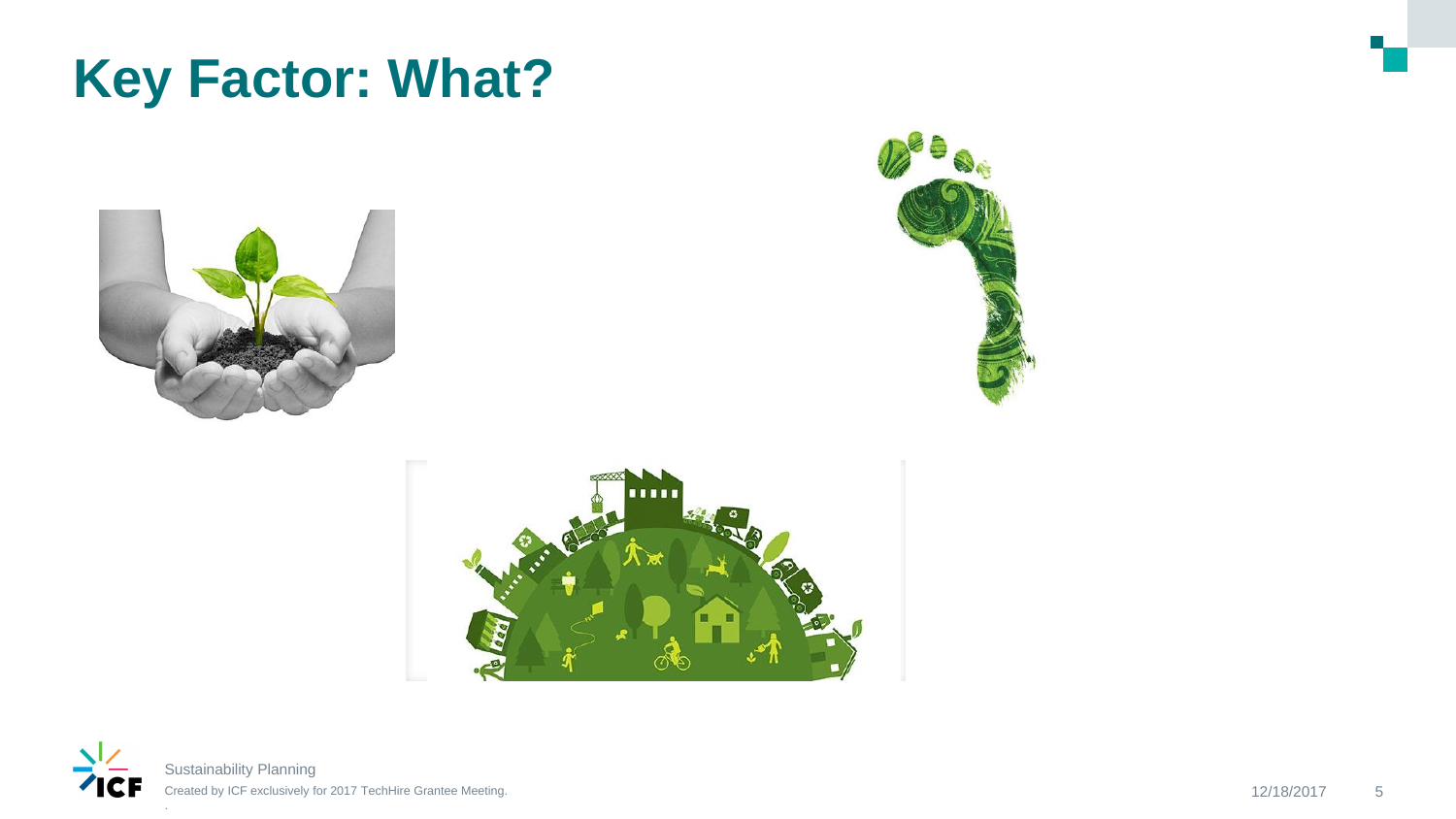# **Key Factor: What? (cont.)**

"Sustainability" refers to the continuation of a project's goals, principles, and efforts to achieve desired outcomes"



*High Growth and Community-Based Job Training Grants Planning Guide* DOLETA

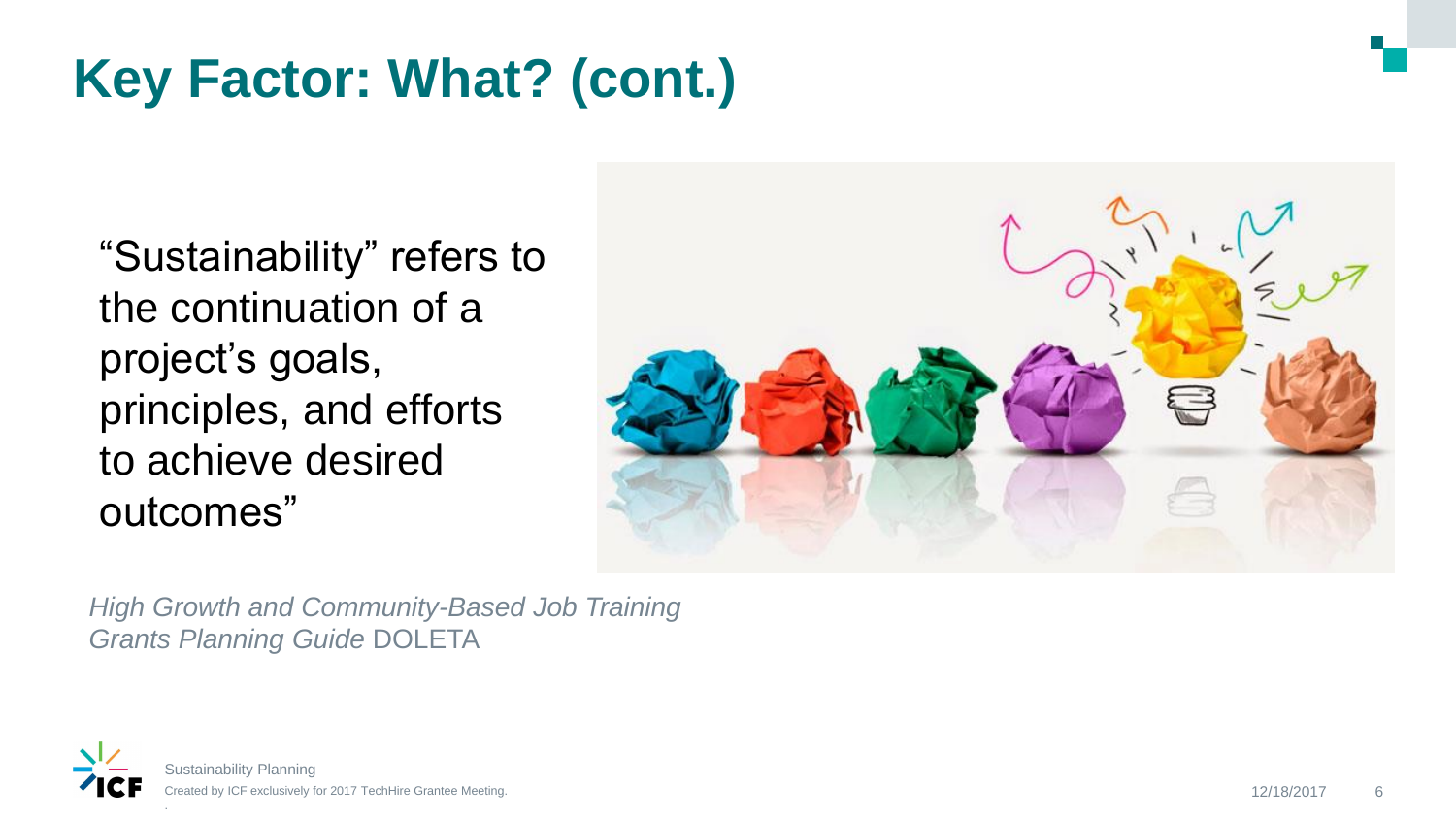# **Key Factor: Why?**

### **Candidate A**

- **Master's in Public Affairs**
- **100 TA Interventions designed and delivered**
- **Senior project manager over various sustainability efforts**
- **Principal at a big, international consulting company**
- **Really cares about low income populations and self-sufficiency**

### **Candidate B**

- **16 years of experience serving low-income families and populations at-risk for negative outcomes**
- **Impassioned advocate for program improvement and evidence-informed practice**
- **Seasoned sustainability thought leader, committed to working with grantees to manage change and serve communities**
- **Seasoned manager, trainer, TA provider**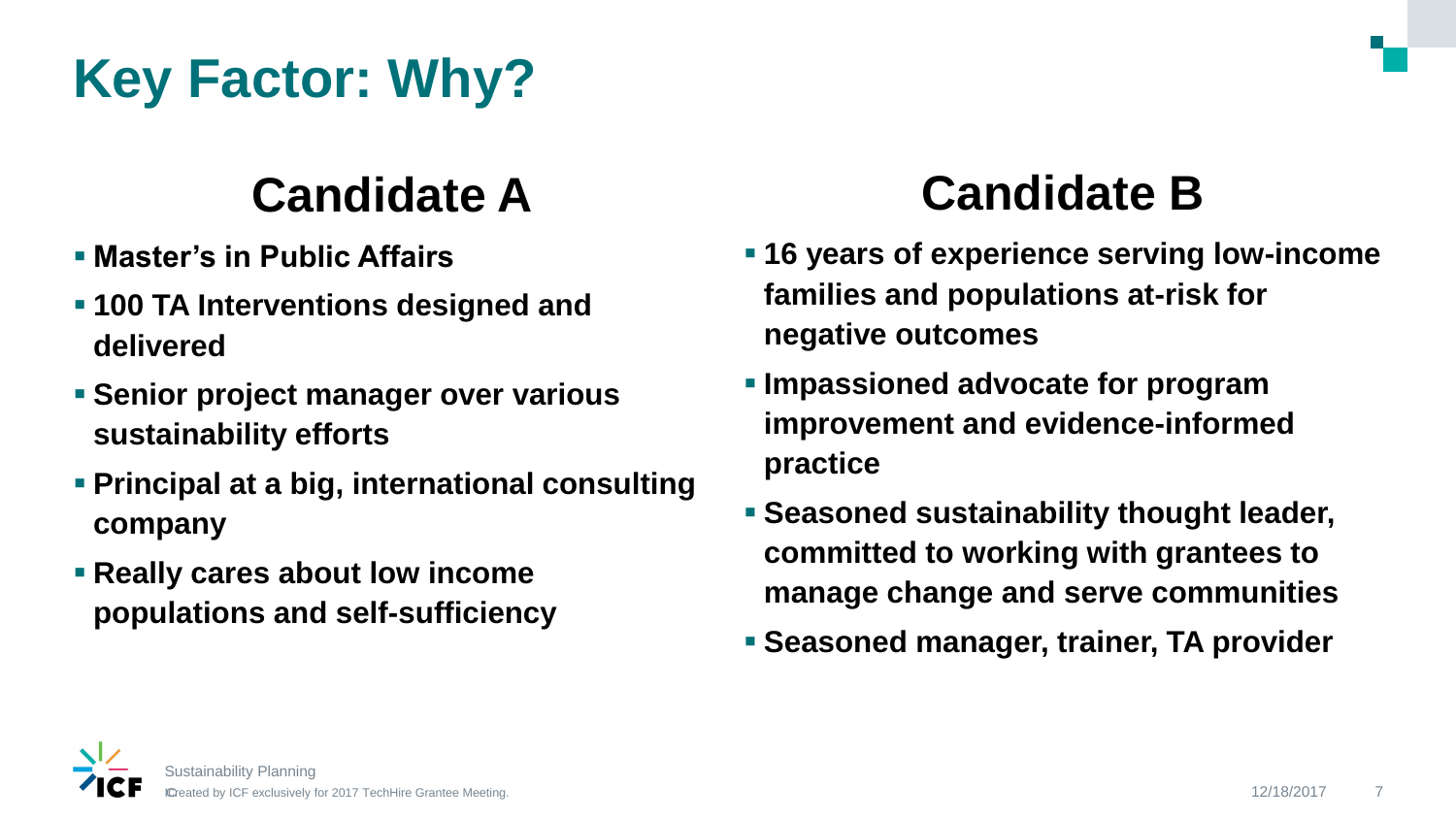## **Key Factor: Why?**

# The Golden Circle

#### **WHAT**

Every organization on the planet knows WHAT they do. These are products they sell or the services

#### **HOW**

Some organizations know HOW they do it. These are the things that make them special or set them apart from their competition.

#### **WHY**

Very few organizations know WHY they do what they do. WHY is not about making money. That's a result. WHY is a purpose, cause or belief. It's the very reason your organization exists.



Simon Sinek, Start with Why

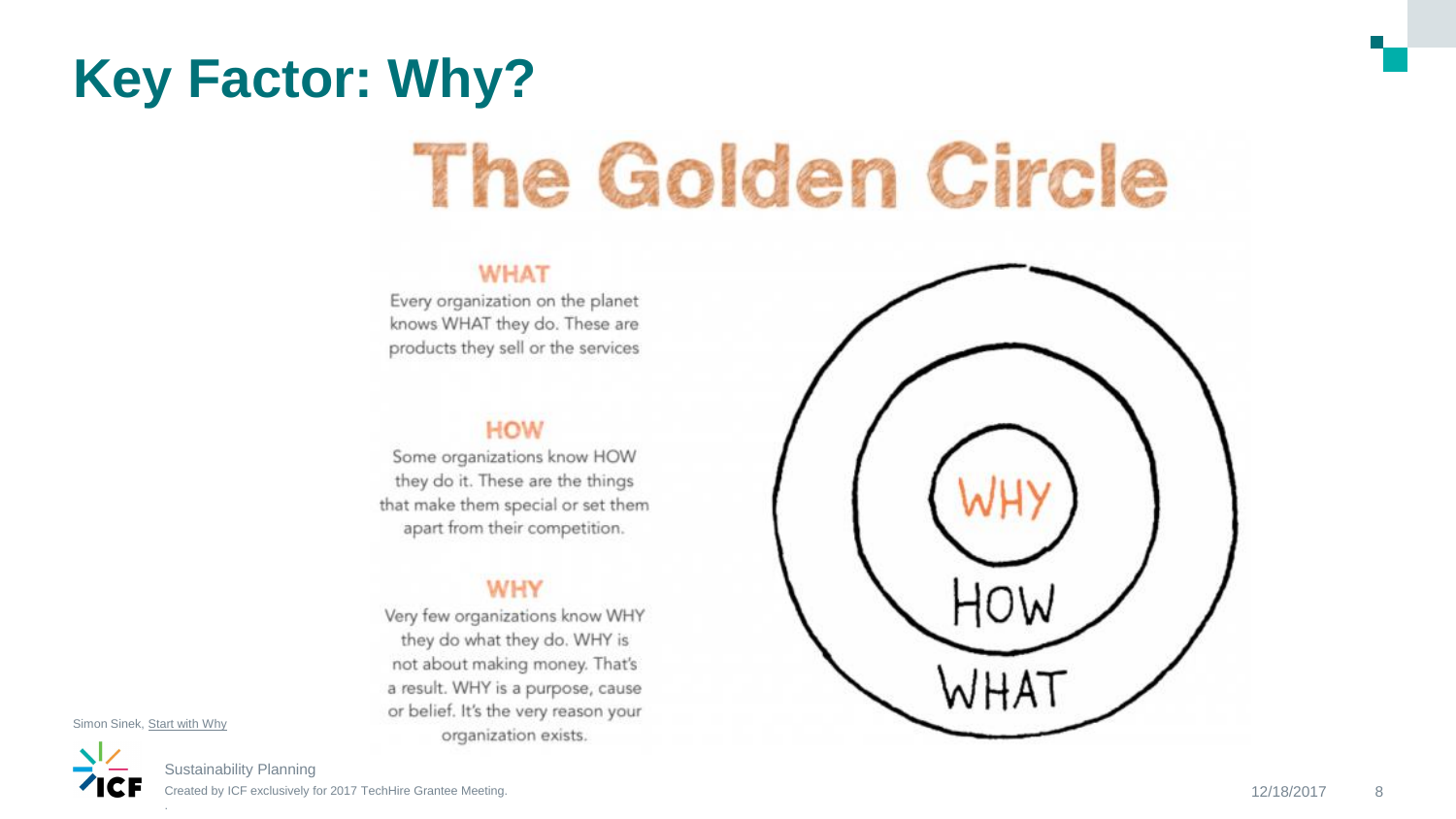### **Key Factor: When?**





### **Articulate Key** Questions



Identify potential data sources



Begin planning to sustain your why

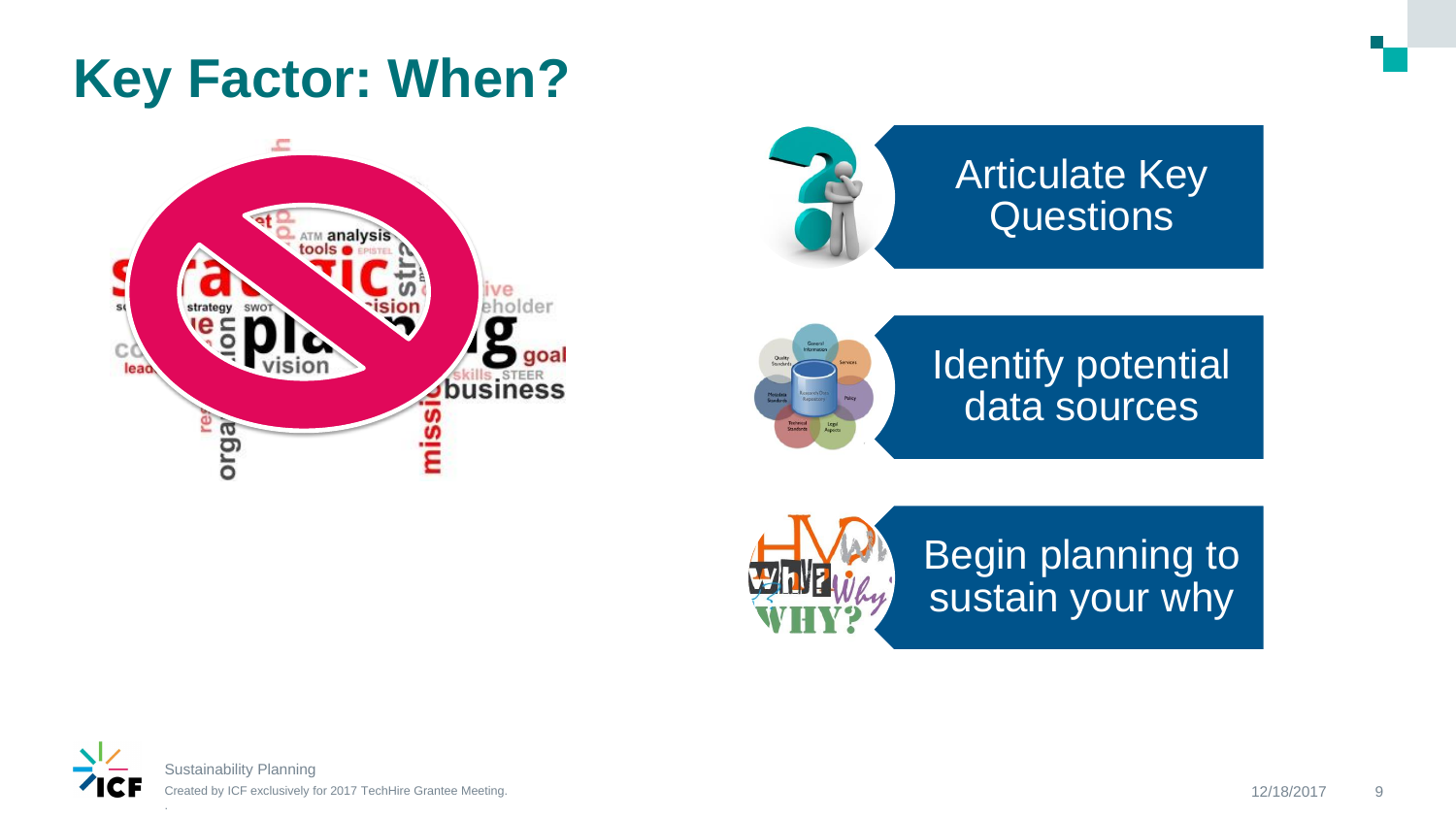### **Key Factor: How – Step 1: Define Why**

| <b>Key Element</b>                     | <b>What is our WHY?</b>                                                                                                           | If we are successful,<br>what change(s) will we<br>see in our community?                                                                                                                                     | Which part(s) of our<br>program advance<br>that/those change(s)?                                                                                                    | What data do we have to<br>show that?                                                                                                                                      |
|----------------------------------------|-----------------------------------------------------------------------------------------------------------------------------------|--------------------------------------------------------------------------------------------------------------------------------------------------------------------------------------------------------------|---------------------------------------------------------------------------------------------------------------------------------------------------------------------|----------------------------------------------------------------------------------------------------------------------------------------------------------------------------|
| <b>Your Answers</b>                    |                                                                                                                                   |                                                                                                                                                                                                              |                                                                                                                                                                     |                                                                                                                                                                            |
| <b>Questions to</b><br><b>Consider</b> | WHY are we in this line of<br>work? WHAT is most<br>energizing about our<br>efforts? What "gets us out<br>of bed in the morning"? | HOW will our community<br>look differently in 1, 5, or<br>10 years? Are we working<br>toward "putting ourselves<br>out of business?" What<br>challenges will be<br>eliminated or significantly<br>minimized? | What are the primary<br>drivers of the change(s)<br>we are working towards?<br>Are there parts of our<br>program/offerings that<br>don't support our<br>objectives? | Can we document/<br>measure change with data<br>we currently collect or<br>access? If not, where can<br>we get the data? If it<br>doesn't exist, how can we<br>capture it? |

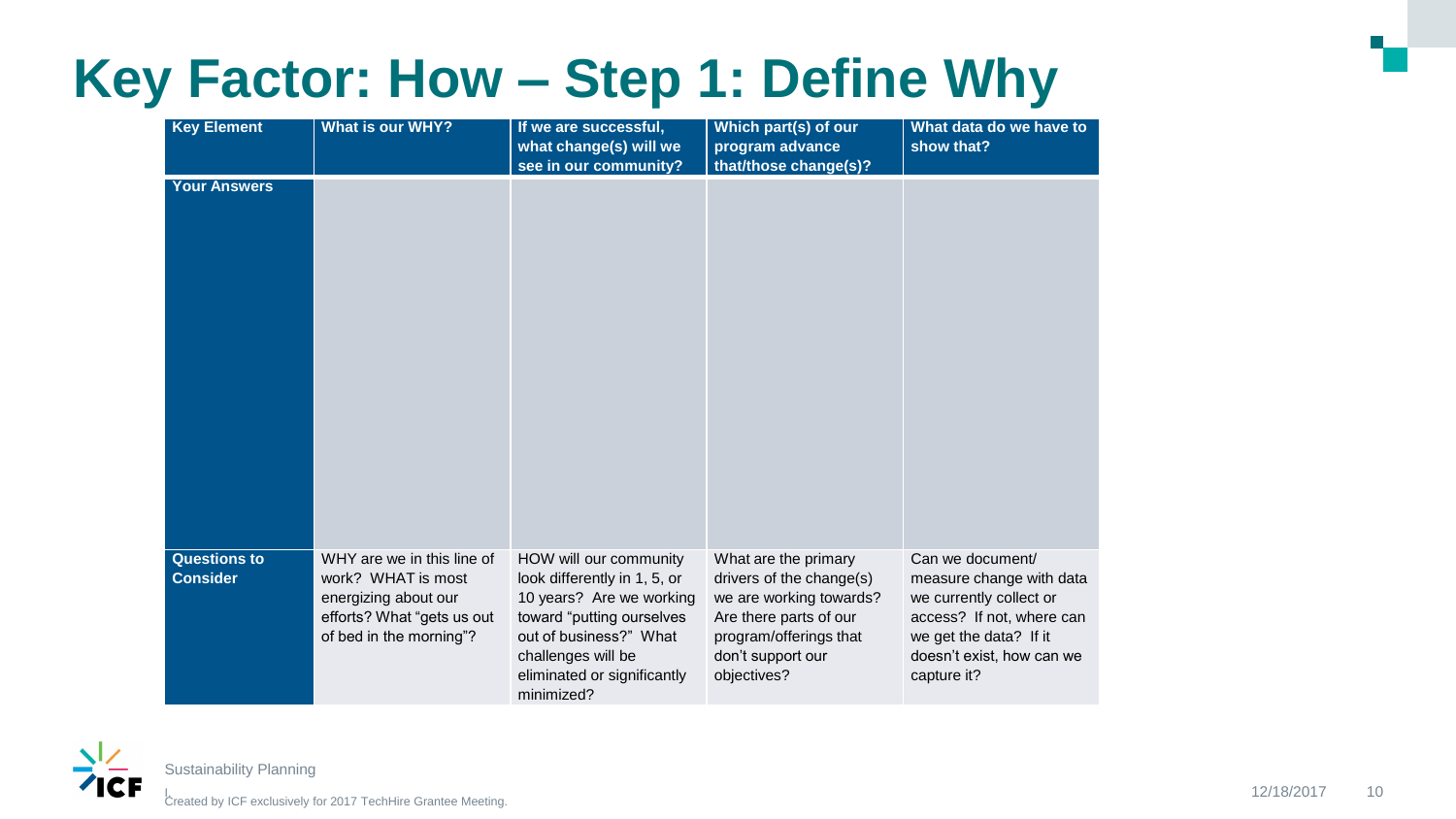### **Key Factor: Why – a hint**







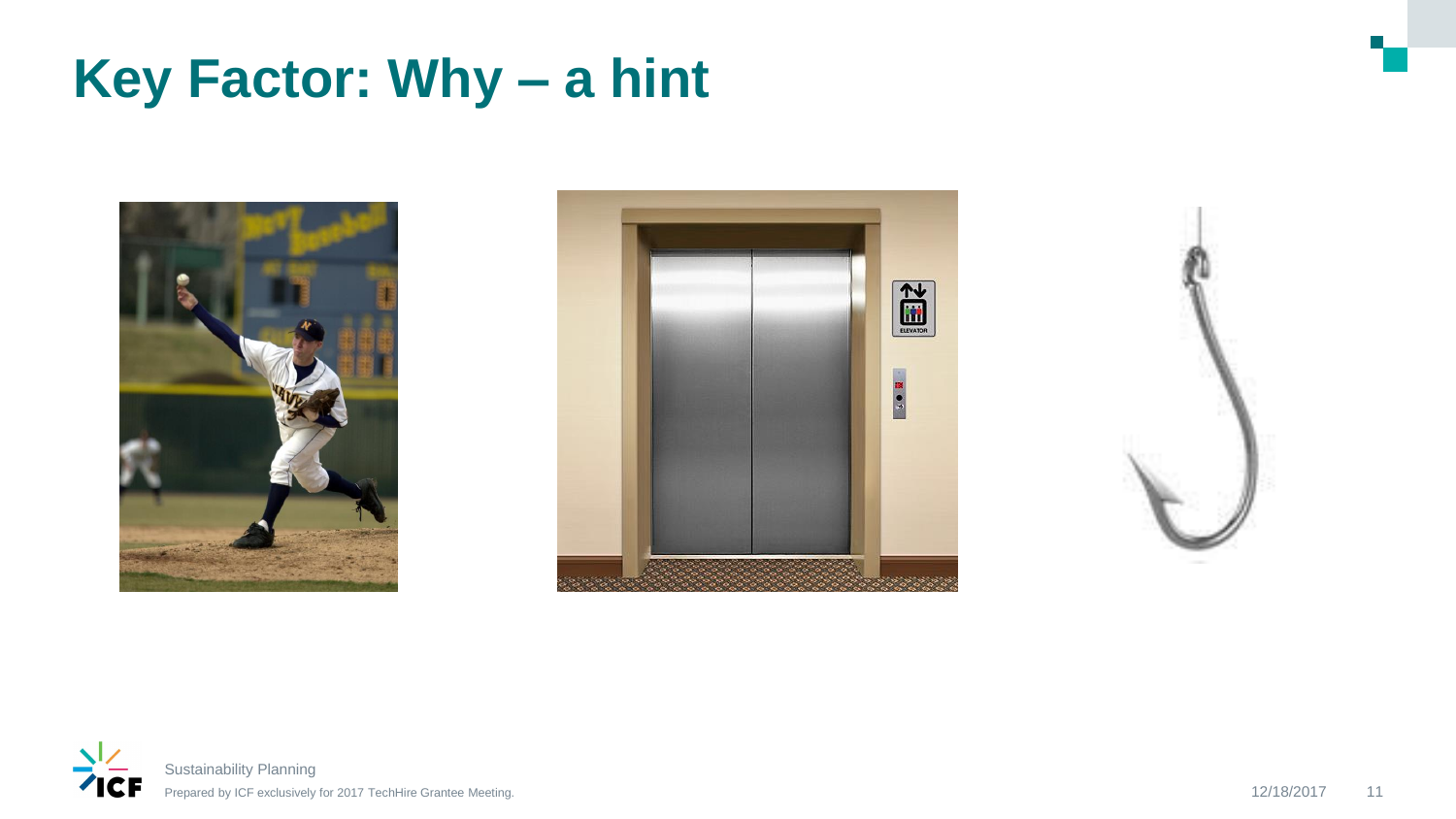### **Key Factor: How–Step 2: Articulate Action Steps**

| Our Why:                                  |                                                   |          |  |  |  |  |  |  |  |                      |                                                        |                                               |  |  |
|-------------------------------------------|---------------------------------------------------|----------|--|--|--|--|--|--|--|----------------------|--------------------------------------------------------|-----------------------------------------------|--|--|
| <b>Objective</b>                          | <b>Activities</b><br>(improve primary<br>drivers) | Timeline |  |  |  |  |  |  |  |                      | Measures of<br><b>Success</b><br>(look in data column) | Person(s)<br>responsible/<br>Resources needed |  |  |
| (look in changes column<br>of Activity 1) |                                                   |          |  |  |  |  |  |  |  | 1 2 3 4 5 6 7 8 9 10 | 11                                                     | 12                                            |  |  |
|                                           | 1.                                                |          |  |  |  |  |  |  |  |                      |                                                        |                                               |  |  |
|                                           | 2.                                                |          |  |  |  |  |  |  |  |                      |                                                        |                                               |  |  |
|                                           | $\mathbf{3}$                                      |          |  |  |  |  |  |  |  |                      |                                                        |                                               |  |  |
|                                           | 4.                                                |          |  |  |  |  |  |  |  |                      |                                                        |                                               |  |  |
|                                           | 5.                                                |          |  |  |  |  |  |  |  |                      |                                                        |                                               |  |  |

Sustainability Planning

Created by ICF exclusively for 2017 TechHire Grantee Meeting.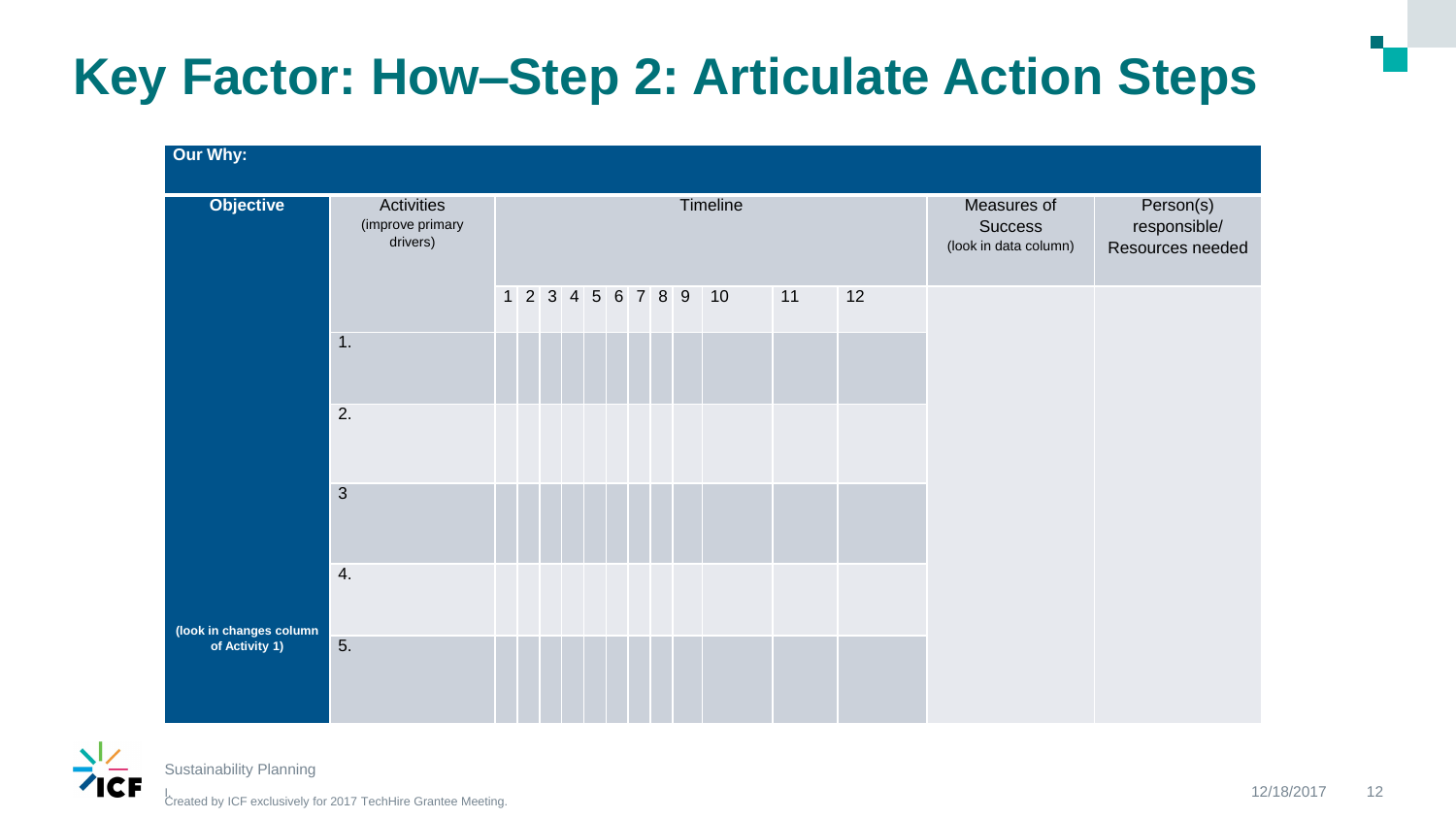### **Planning Exercise**





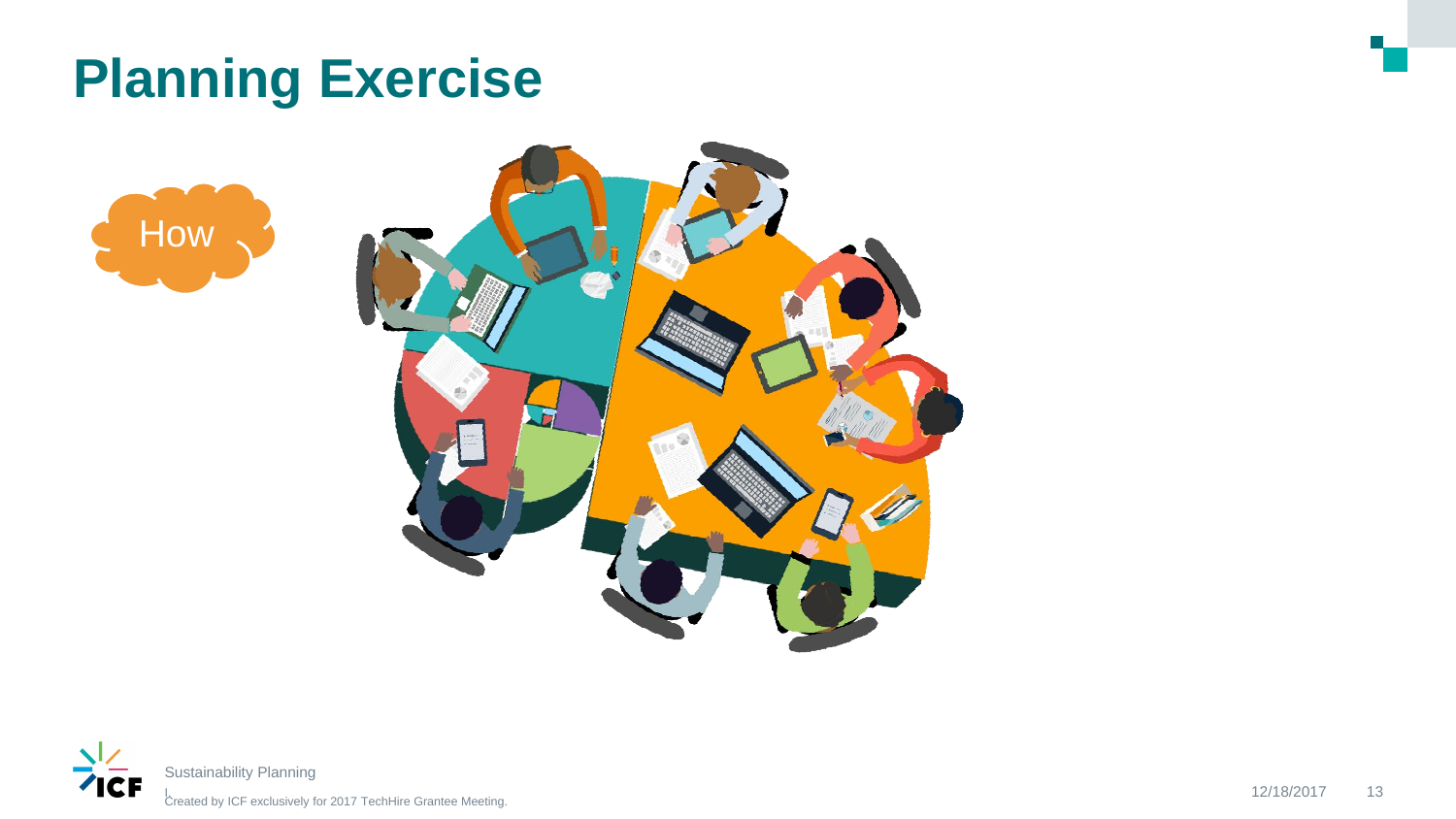